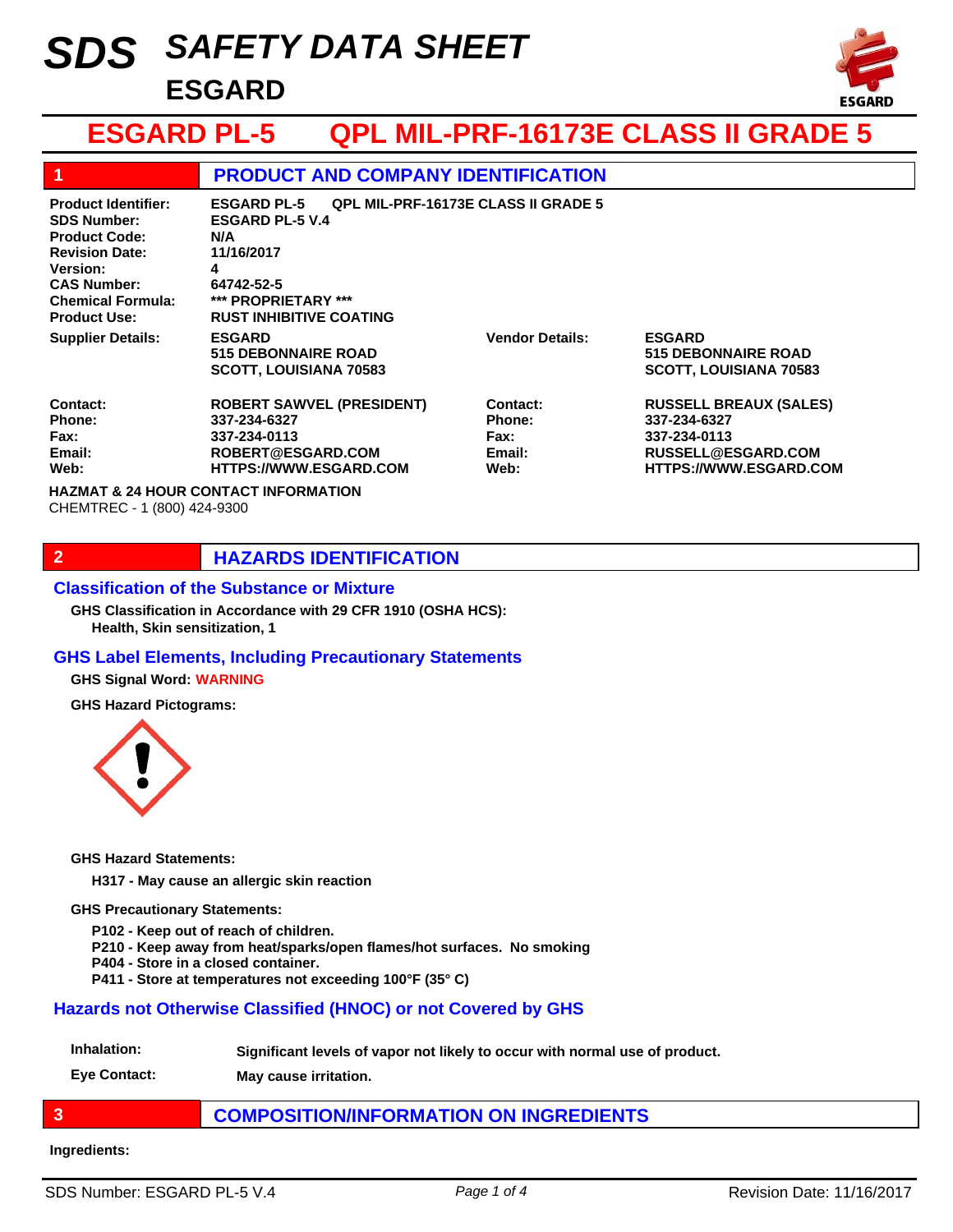| $\textsf{Cas}\#$ | % Chemical Name                                                                            |  |
|------------------|--------------------------------------------------------------------------------------------|--|
|                  | 64742-52-5 10-25% Mineral Oil, Petroleum Distillates, Hydrotreated (mild) Heavy Naphthenic |  |

| 4                    | <b>FIRST AID MEASURES</b>                                                                                                                                                                                                                                                           |
|----------------------|-------------------------------------------------------------------------------------------------------------------------------------------------------------------------------------------------------------------------------------------------------------------------------------|
| Inhalation:          | Not a direct hazard if product is applied as recommended and used for intended purposes. If respiratory<br>symptoms should develop move personnel away from source of exposure and into fresh air. If symptoms<br>persist seek medical attention.                                   |
| <b>Skin Contact:</b> | Wipe excess material from skin with a cloth. Wash contaminated area of skin with a waterless skin cleanser<br>once all product is removed wash with soap and water. Should a waterless skin cleanser not be available wash<br>skin for a minimum of 15 minutes with soap and water. |
| Eye Contact:         | Flush with large amounts of water for a minimum of 15 minutes. If irritation persists seek medical attention.                                                                                                                                                                       |
| Ingestion:           | Not a direct hazard if product is applied as recommended and used for intended purposes. If ingestion should<br>occur seek medical attention.                                                                                                                                       |

| <b>FIRE FIGHTING MEASURES</b> |
|-------------------------------|
|-------------------------------|

| <b>Flammability:</b><br><b>Flash Point:</b><br><b>Flash Point Method:</b> | Will not readily ignite.<br>205° F (96.11° C) PMCC<br><b>Pensky-Martens Closed Cup Test</b>                     |
|---------------------------------------------------------------------------|-----------------------------------------------------------------------------------------------------------------|
| <b>Extinguishing Media:</b>                                               | Extinguish with dry chemical, CO2, water spray, foam, sand, and/or earth. Water and<br>foam may cause frothing. |
| <b>Special Considerations:</b>                                            | Fire fighters should enter area wearing positive pressure respiratory protection.                               |

| 6                                 | <b>ACCIDENTAL RELEASE MEASURES</b>                                                                                                                                                                                                                                                                                                                                                                                                                                                                                                                                                                                                                                                                                                                                                                          |
|-----------------------------------|-------------------------------------------------------------------------------------------------------------------------------------------------------------------------------------------------------------------------------------------------------------------------------------------------------------------------------------------------------------------------------------------------------------------------------------------------------------------------------------------------------------------------------------------------------------------------------------------------------------------------------------------------------------------------------------------------------------------------------------------------------------------------------------------------------------|
| <b>Personal Precautions:</b>      | No action should be taken that may involve personal risk. In the event of a spill immediately contact<br>upper management for final instructions. Keep unnecessary and unprotected personnel from entering.<br>Do not touch or walk through spilled materials. No smoking. Shut off and keep spilled product away from<br>all possible ignition sources. Avoid breathing and vapor or mist that may be produced. Ensure proper<br>ventilation. Don appropriate personal protective equipment before proceeding with any cleanup<br>(See section 8).                                                                                                                                                                                                                                                         |
| <b>Environmental Precautions:</b> | Avoid dispersal of spilled material and runoff from contacting soil, waterways, drains, and sewers.<br>Inform all relevant authorities if the product has caused environmental pollution to sewers, waterways,<br>soil, air, etc.                                                                                                                                                                                                                                                                                                                                                                                                                                                                                                                                                                           |
| Spill containment and clean up:   | Consult with management or proper authority to determine if cleanup may be conducted safely.<br>Avoid the use of any high powered or jet water stream that may spread the product. After donning proper<br>personal protective equipment (See section 8) transfer bulk of material into another container. Dilute<br>with water and mop up if product is water-soluble if not absorb any remaining residue with proper<br>absorbents such as earth or vermiculite. Do not use any combustible material as an absorbent. Sweep<br>up and dispose of as solid waste in accordance with applicable federal, state, and local regulations.<br>Contact a certified/licensed waste disposal company for proper disposal of waste. Absorbent material<br>may pose the same hazard (if any) as the spilled product. |

**See Section 1 for emergency contact information and Section 13 for waste disposal**.

**FIGURE 12 IN STORAGE** 

| <b>Handling Precautions:</b> | Avoid contact with skin and eyes. Observe good standards of industrial hygiene. Keep away<br>from sources of ignition.          |
|------------------------------|---------------------------------------------------------------------------------------------------------------------------------|
| <b>Storage Requirements:</b> | Storage Temperature: 0-100°F (-18 -35° C)<br>Storage Precautions: Keep in closed containers away from heat, sparks, and flames. |

|  | <b>EXPOSURE CONTROLS/PERSONAL PROTECTION</b> |
|--|----------------------------------------------|
|--|----------------------------------------------|

| <b>Engineering Controls:</b> | Provide forced air ventilation when applying in confined spaces. |
|------------------------------|------------------------------------------------------------------|
| <b>Personal Protective</b>   | HMIS PP, C   Safety Glasses, Gloves, Apron                       |

٦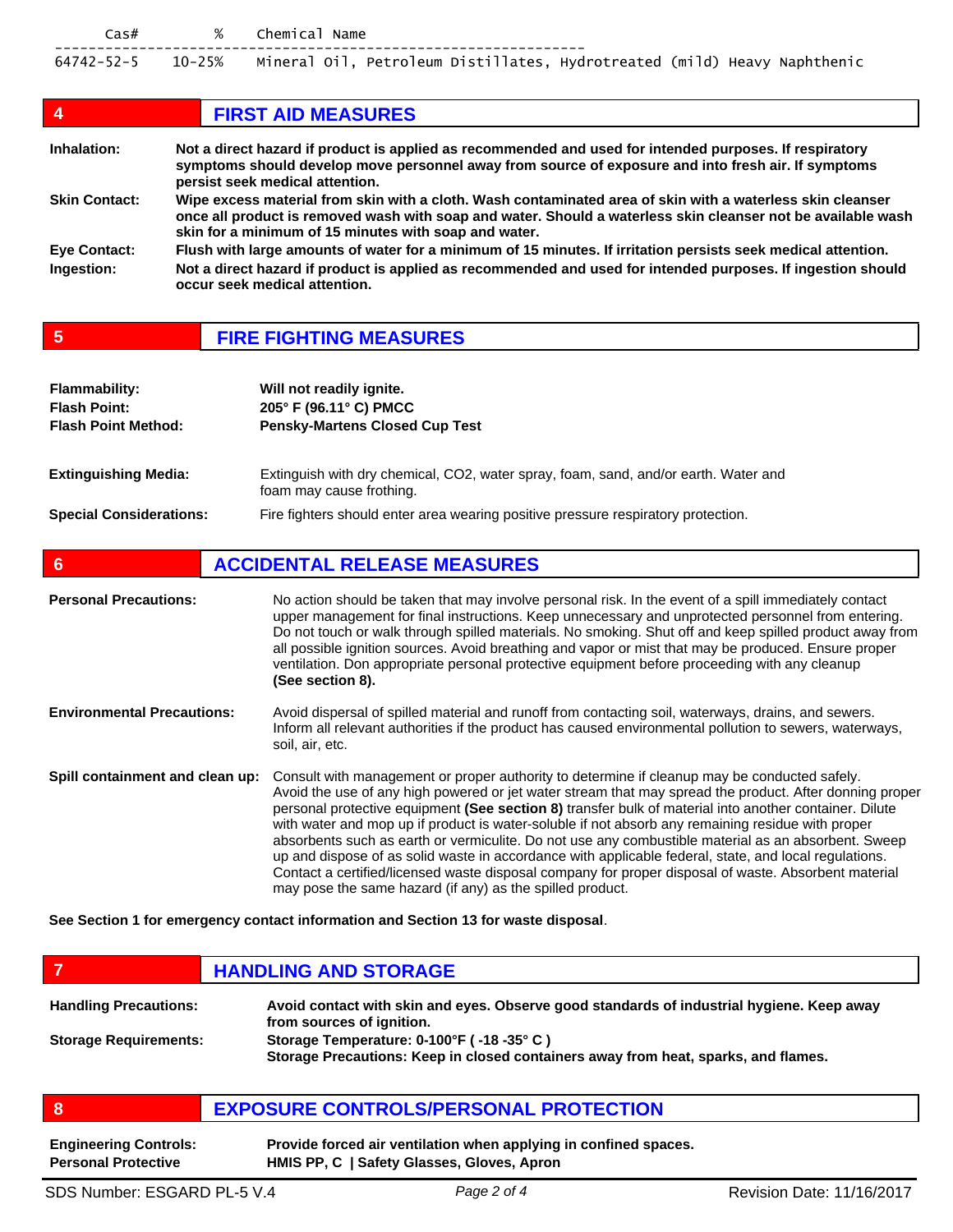**Equipment:**

**Respiratory Protection: Unlikely to be necessary. Use approved chemical filter respirator. Eyes: Use of safety glasses or chemical eye goggles is suggested. Hands: Use of non-natural and non-butyl rubber gloves is recommended. Skin: Use protective clothing. Use of pants, long sleeve shirt, and apron recommended when applying product** 

**Exposure Limits:** Not determined.

**Always pratice good hygiene. Remember chemicals can transfer from your hands to things that may cause ingestion of product, e.g., food, cigarettes, etc. Always wash hands and skin thoroughly after coming into contact with product even if proper personal protective equipment was used.** 

## **9 PHYSICAL AND CHEMICAL PROPERTIES**

| Appearance:                | Tan                   |                              |                        |
|----------------------------|-----------------------|------------------------------|------------------------|
| <b>Physical State:</b>     | Liauid                | Odor:                        | Mild Odor              |
| <b>Spec Grav./Density:</b> | $(25^{\circ}C): 0.98$ | Solubility:                  | Not water soluble      |
| <b>Boiling Point:</b>      | $>$ 300°F (148°C)     | <b>Freezing/Melting Pt.:</b> | Not determined         |
| Vapor Pressure:            | Not determined        | <b>Flash Point:</b>          | 205°F (96.11°C) PMCC   |
| pH:                        | 7.5                   | VOC:                         | 19 gr/l (0.16 lbs/gal) |
| <b>Volume Solids:</b>      | 98%                   |                              |                        |

**10 STABILITY AND REACTIVITY**

| <b>Chemical Stability:</b>       | Product is stable under normal conditions.                                                                                                                                                 |
|----------------------------------|--------------------------------------------------------------------------------------------------------------------------------------------------------------------------------------------|
| <b>Conditions to Avoid:</b>      | Exposed flames; high temperature sources; strong oxidizers                                                                                                                                 |
| <b>Materials to Avoid:</b>       | <b>Strong Oxidizing Agents.</b>                                                                                                                                                            |
| <b>Hazardous Decomposition:</b>  | Combustion can produce a variety of compounds including oxides of sulfur, oxides of carbon,<br>water vapor, and unidentified organic and inorganic compounds - some of which may be toxic. |
| <b>Hazardous Polymerization:</b> | Will not occur.                                                                                                                                                                            |

**11 TOXICOLOGICAL INFORMATION**

LD50 (Animal/Oral): No data available

Possible Health Effects:

Eyes - Mildly irritating

Skin - Prolonged contact may cause skin irritation

Inhalation - Product is unlikely to present any significant hazard during normal of product use at ambient temperature. Should product be sprayed and inhaled due to the lack of personal protective gear or proper ventilation pulmonary abnormalities could occur.

Ingestion - Ingestion of this product is not a health hazard likely to arise when using and applying product correctly and for intended use.

## **12 ECOLOGICAL INFORMATION**

No data available

**13 DISPOSAL CONSIDERATIONS**

**14 TRANSPORT INFORMATION**

Non-hazardous for air, sea, and road freight.

**Shipping Information:** Rust Preventative Coating, Non-Hazardous, Class 65 (Shipping Class) **Export Code:** 3811.29.0000

## **15 REGULATORY INFORMATION**

Component (CAS#) [%] - CODES